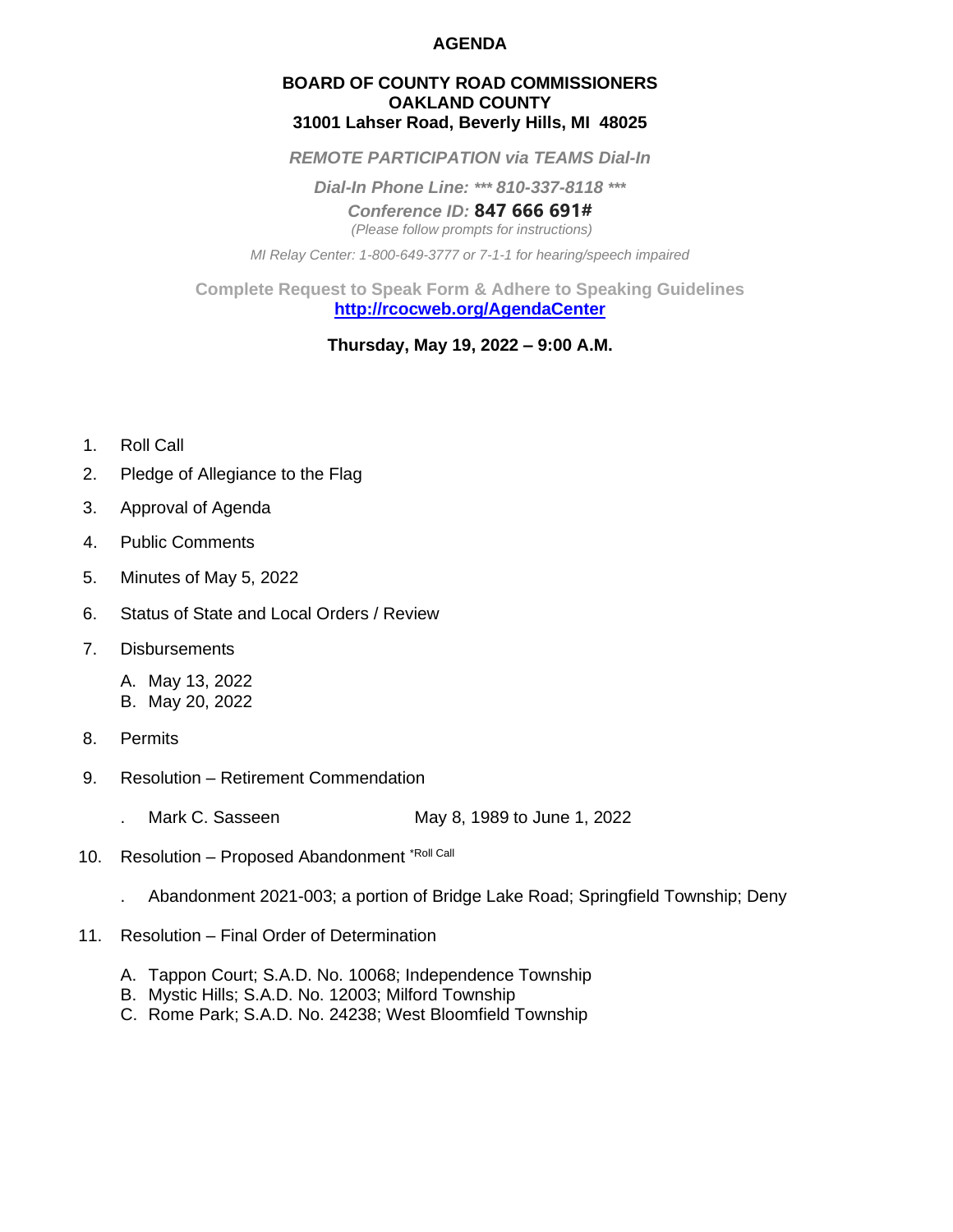12. Resolution – Acquisition of R.O.W.; Acceptance of Deeds and Easements

| Pontiac Trail Dedication; ROW No. 05-1232 |  |  |  |  |  |  |
|-------------------------------------------|--|--|--|--|--|--|
|-------------------------------------------|--|--|--|--|--|--|

| A. Tax Parcel<br>17-26-251-017 | 1881-1885 Pontiac Trail, LLC           | \$ voluntary (quit claim)                       |
|--------------------------------|----------------------------------------|-------------------------------------------------|
|                                | <b>Waldon Road</b> ; Project No. 55241 |                                                 |
| B. Parcel 12                   | Jeffrey Cantley                        | \$<br>62.00 (temporary easement)                |
| C. Parcel 14                   | Daniel F. Walsh & Pamela L. Walsh      | \$<br>3,351.00 (highway/temporary<br>easements) |
| D. Parcel 15                   | Daniele K. R. Foster                   | \$<br>703.00 (temporary easement)               |
| E. Parcel 19                   | Leon A. & Judith L. Mellen Trust       | \$<br>224.00 (temporary easement)               |
| F. Parcel 24                   | <b>Tyler Connelly</b>                  | \$<br>280.00 (temporary easement)               |
| G. Parcel 33                   | <b>Benjamin Espere</b>                 | \$<br>356.00 (temporary easement)               |
| H. Parcel 38                   | Kathleen Kurilla & Robert Kurilla      | \$<br>17.00 (temporary easement)                |
| Parcel 44                      | <b>Suzan Tucker</b>                    | \$<br>154.00 (temporary easement)               |
| J. Parcel 54                   | Craig & Stephanie Boe                  | \$<br>2,250.00 (temporary easement)             |
| K. Parcel 89                   | Robert A. & Cynthia D. Mahan           | \$<br>27.00 (temporary easement)                |

13. Resolution – Rescind Previous Good Faith Offer to Purchase

#### Novi Road, 9 Mile to 10 Mile Road; Project No. 55051

- . Parcel 7, 8 Denis Appel & Johan Appel, Deceased (Parcel 7) \$ RESCIND (highway/temporary Denis Appel (Parcel 8) easements)
- 14. Resolution Acquisition of R.O.W.; Determination of Just Compensation and Good Faith Offer to Purchase

#### Novi Road, 9 Mile to 10 Mile Road; Project No. 55051

- . Parcel 8 Denis Appel 2001 2008 10 CH (1990) 8 346.00 (highway/temporary easements)
- 15. Resolution Bridge Load Posting
	- . Eaton Road over Shiawassee River, north of Davisburg Road; RCOC ID No. 2103B; Springfield Township
- 16. Resolution Act 51 Annual County Highway Engineer Reimbursement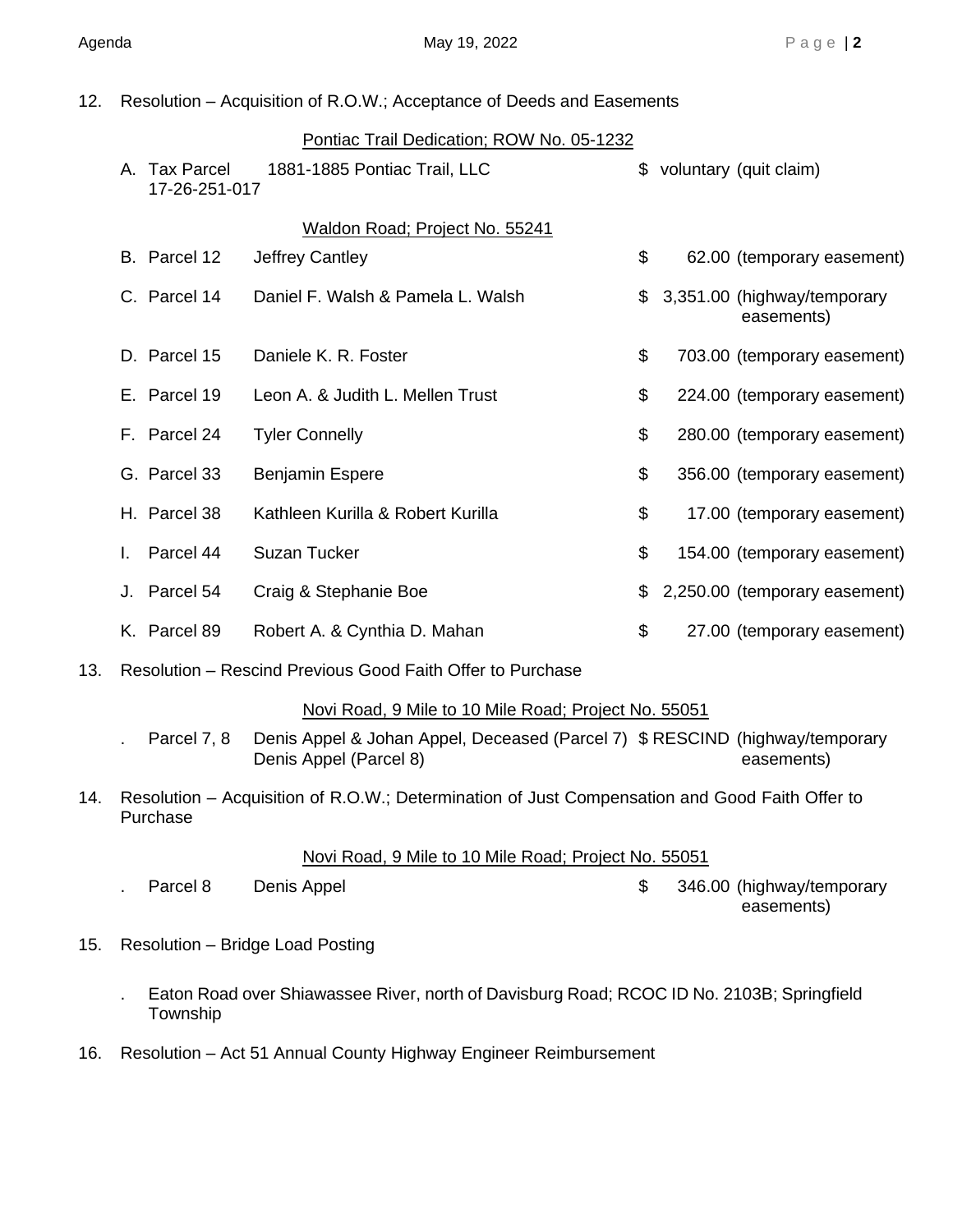## 17. Resolution – Road Closures

- A. Hatchery Road Bridge Replacement over Clinton River; Project No. 55493; Waterford Township; approximately June 13, 2022 through approximately October 31, 2022
- B. Fish Lake Road at the Shiawassee River and Patterson Holly Drain Culvert Replacement; Project No. 55583 & 55593; Holly Township; approximately June 27, 2022 through approximately October 31, 2022
- 18. Resolution Support
	- A. FY2023 Federal Aid Purchase; Kalkaska County Road Commission
	- B. FY2023 Federal Aid Purchase; Keweenaw County Road Commission
- 19. Appropriation Transfer
	- A. No. 22-08; to increase the Traffic-Safety SIGNAL project group's current year budget for work on project not completed in the previous year and to adjust current year revenues and expenditures; Includes transfer of \$241,790 from Signal Project Budget to Road Improvement RIP project budget for safety work on RIP Projects 54861, 56061, 56071, 56081, 56091, 56101, and 56111; \$3,044,253
	- B. No. 22-09; transfer \$10,000 to Human Resources (HR) Medical Exams due to COVID related increase in return-to-work authorizations; transfer \$150,000 to HR Professional Services other to fund the Road Commission wide wage study; transfer \$79,000 to HR Training for the CDL training. These budget increases are funded by a transfer from the HR Contracted Agency budget, increase the Central Operations (COD) Overtime budget \$100,000 to increase fleet readiness; increase the COD Maintenance Contracts budget \$40,000 due to increased COVID cleaning; increase the COD Capital Outlay – Buildings budget \$265,000, \$45,000 for the District 8 building floor, \$20,000 for the District 8 masonry and plumbing and \$200,000 for new security cameras; increase COD Capital Outlay – Shop Equipment \$64,000 for a fiscal year carry forward \$24,000 for welders and \$40,000 for air compressors. The Central Operations budget increases are funded by Fund Balance. Increase the Planning & Environmental Concerns Computer (Non-Cap) budget \$8,000 to purchase new computers. The PEC computers are funded by the PEC Technology Service
- 20. Contract Authorization / Modification
	- . Union Lake Road over Hayes Drain Culvert Replacement; Project No. 55853; V.I.L. Construction, Inc.; \$117,170.33
- 21. Agreement Local Cost Participation
	- . Orchard Lake Road, west of Middlebelt to Old Telegraph Road; Project No. 55011; City of Sylvan Lake
- 22. Agreement Community
	- A. Crack Sealing Deposit Agreement; Peninsular Park Subdivision; \$10,000.00; Commerce **Township**
	- B. 2022 Grading Agreement; a segment of Garden Road, Old Plank Road and Mont Eagle Street; Village of Milford